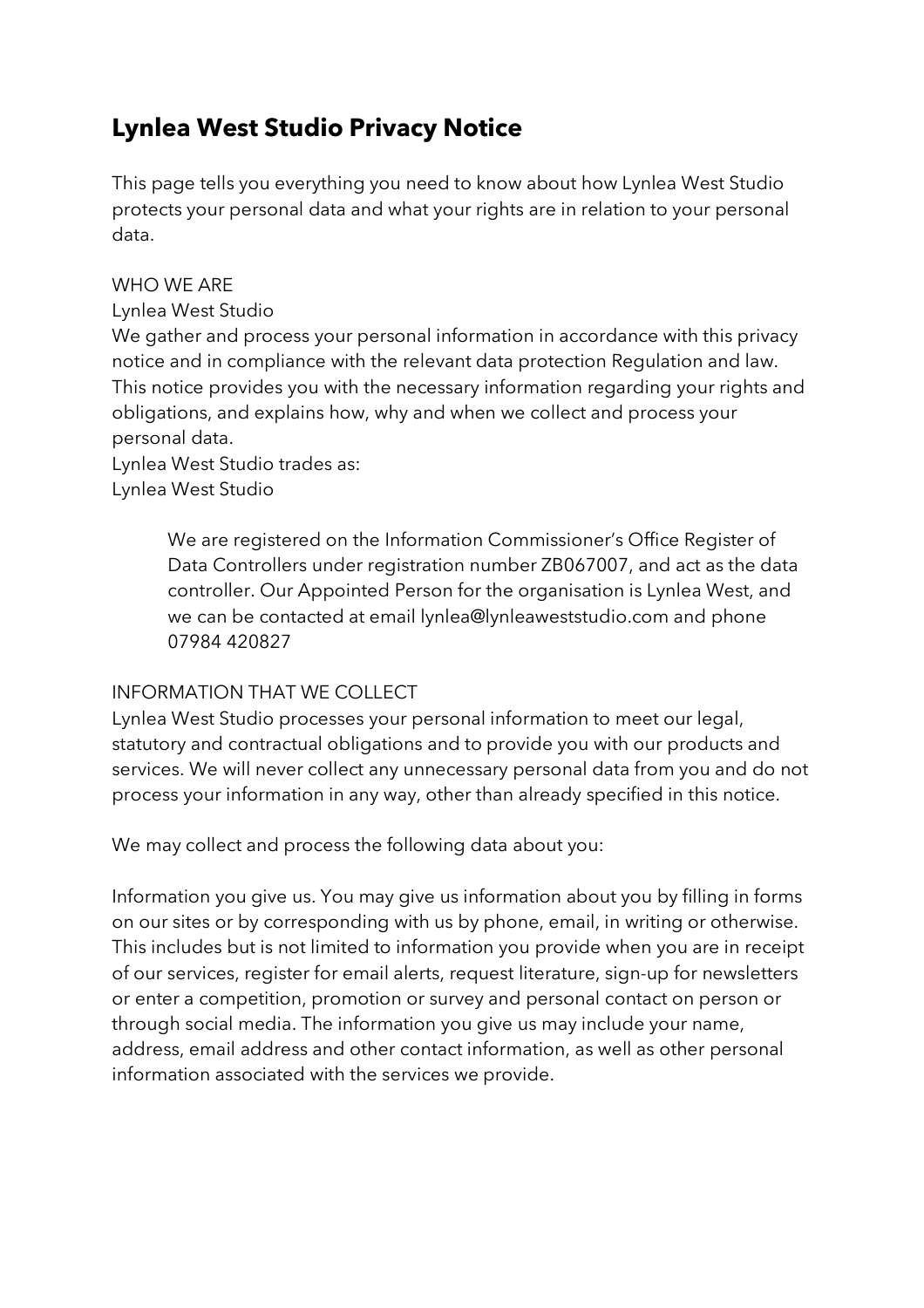Information we collect about you:

When you visit our sites, we may automatically collect the following information:

Technical information, including the Internet Protocol (IP) address used to connect your computer to the internet, your login information, your geographic location, browser type and version, browser plug-in types and versions, operating system and platform; and

Information about your visit, including the source of your visit, the full click path, mouse movement, through our sites (including date and time); services you viewed, searches made on our sites, page response times, download errors, length of visits to certain pages, page interaction information (such as page scrolling, mouse clicks, mouse movements and keyed text), and methods used to browse away from the page. This information may be collected using a website recording service.

Information we collect at receipt and opening of emails. From time to time when you open an email sent by us we may automatically collect the following information:

Technical information, including; your geographic location, browser type and version, device type and operating system and platform.

Information about your email consumption, including the full click path from within and on to our sites (including date and time), whether the email was; unsubscribed from, opened, deleted, forwarded or printed, how long the email was open.

HOW WE USE YOUR PERSONAL DATA (LEGAL BASIS FOR PROCESSING) Lynlea West Studio take your privacy very seriously and will never disclose or share your data without your consent, unless required to do so by law or for the verification of services by certification organisations. We only retain your data for as long as is necessary and for the purposes specified in this notice. Where you have consented to us providing you with promotional offers and marketing, you are free to withdraw consent at any time.

The purposes and reasons for processing your personal data are detailed below:

We collect your personal data in the performance of a contract or to provide a service. We collect your personal data to respond to enquiries and to supply relevant marketing information about our services.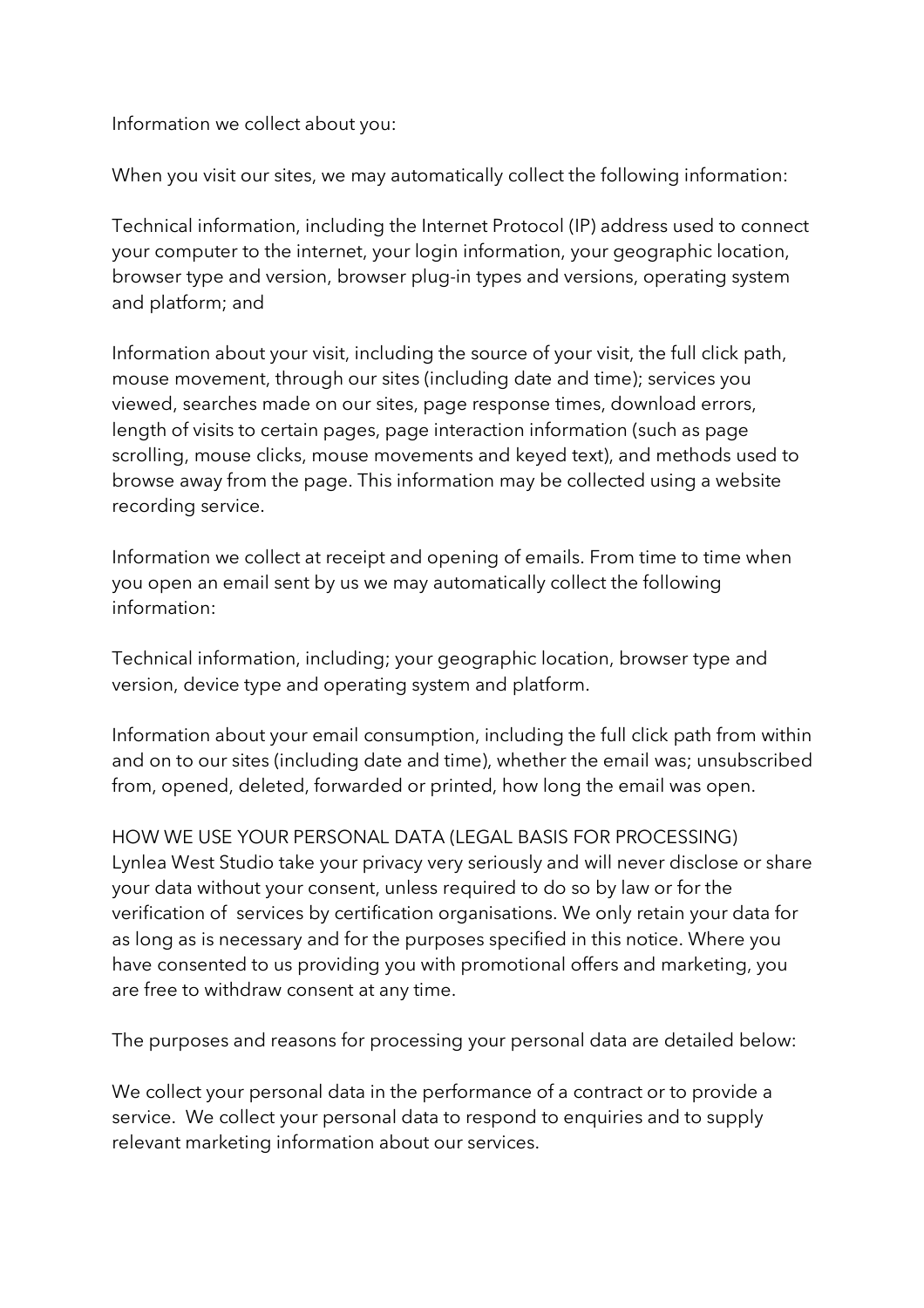## YOUR RIGHTS

You have the right to access any personal information that Lynlea West Studio processes about you and to request information about:

- à What personal data we hold about you
- à The purposes of the processing
- à The categories of personal data concerned
- à The recipients to whom the personal data has/will be disclosed
- à How long we intend to store your personal data for
- à If we did not collect the data directly from you, information about the source

If you believe that we hold any incomplete or inaccurate data about you, you have the right to ask us to correct and/or complete the information and we will strive to update/correct it as quickly as possible; unless there is a valid reason for not doing so, at which point you will be notified.

You also have the right to request erasure of your personal data or to restrict processing in accordance with data protection laws, as well as to object to any direct marketing from us and to be informed about any automated decisionmaking that we use.

If we receive a request from you to exercise any of the above rights, we may ask you to verify your identity before acting on the relevant request; this is to ensure that your data is protected and kept secure.

#### SHARING AND DISCLOSING YOUR PERSONAL INFORMATION

We do not share or disclose any of your personal information without your consent, other than for the purposes specified in this notice or where there is a legal requirement. We may be required to share limited information to enable certification organisations to verify that services have been supplied according to their standards. Lynlea West Studio uses third-parties to provide defined services and business functions, however all processors acting on our behalf and business partners only process your data in accordance with instructions from us and comply fully with this privacy notice, the data protection laws and any other appropriate confidentiality and security measures.

#### SAFEGUARDING MEASURES

We take your privacy seriously and we take every reasonable measure and precaution to protect and secure your personal data. We work hard to protect you and your information from unauthorised access, alteration, disclosure or destruction.